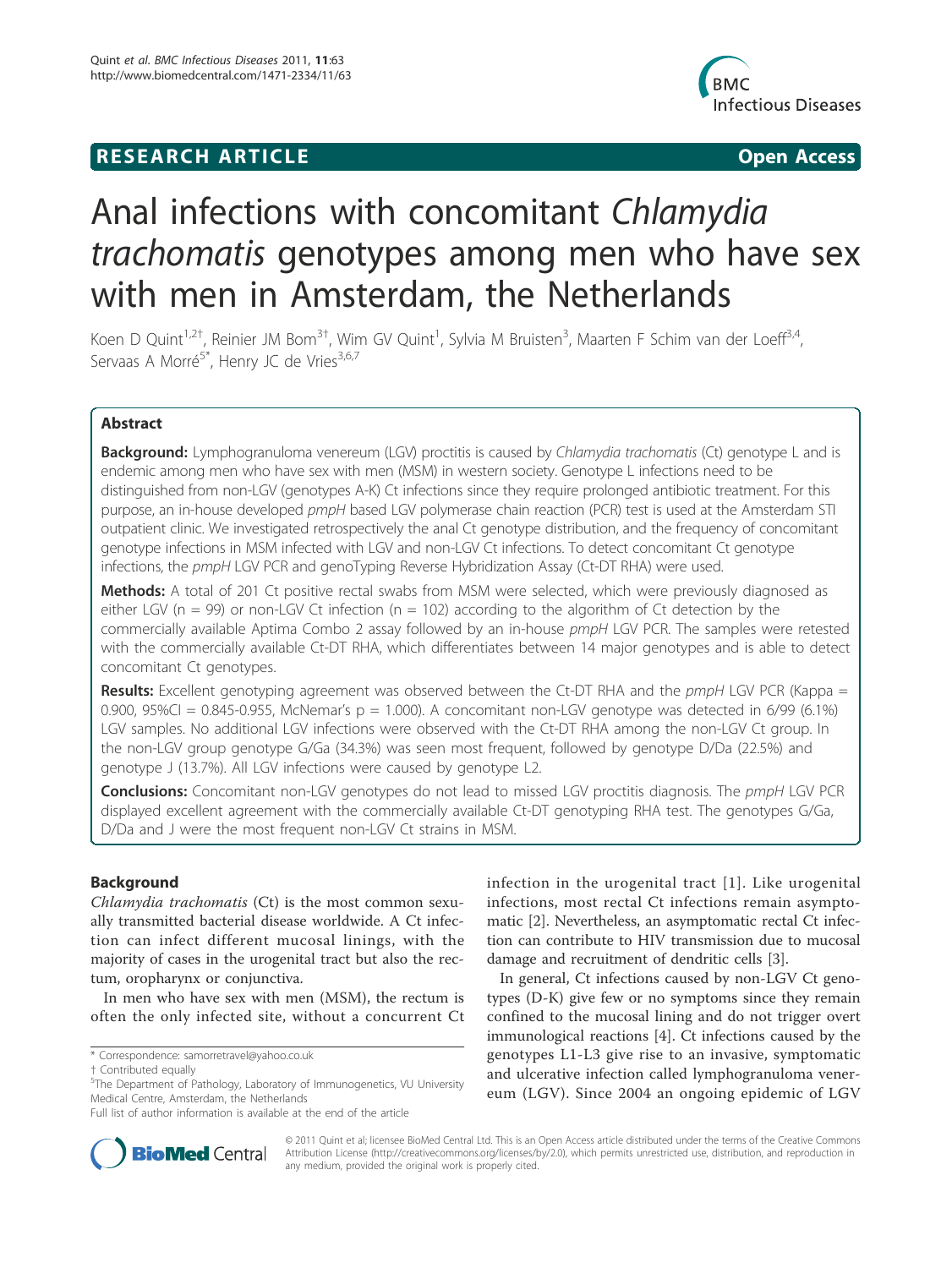proctitis is affecting MSM in Western countries, of which many are co-infected with HIV and hepatitis  $C$  [5]. It is highly recommended to differentiate an LGV Ct infection from a non-LGV Ct infection, since an LGV Ct infection requires longer antibiotic treatment [6]. Nowadays several assays are available to differentiate between an LGV genotype and a non-LGV genotype [7-11].

At the sexually transmitted infections (STI) outpatient clinic of the Public Health Service (MHS) of Amsterdam all MSM engaging in receptive anal sex in the previous 6 months are screened for anal Ct infections by the Aptima Combo 2 system (GEN-PROBE, San Diego, USA) and, if Ct positive, further tested with a *pmpH* based in-house developed real-time PCR to discriminate between an LGV genotype and a non-LGV genotype [7]. The MSM population visiting STI clinics are often diagnosed simultaneously with multiple STIs [12]. It has been suggested that in case of a mixed Ct infection with both LGV and non-LGV genotypes, a low bacterial load of the LGV genotype could be missed due to primer competition for different genotypes [13].

The genotyping step from the Ct-Detection and geno-Typing (DT) assay (Labo Biomedical Products BV, Rijswijk, The Netherlands) can simultaneously genotype multiple Ct genotypes (A, B/Ba, C, D/Da, E, F, G/Ga, H, I/ Ia, J, K, L1, L2/L2a, and L3) by a dual target PCR, targeting OmpA and the Ct endogenous plasmid, followed by a reverse hybridization assay (RHA) [8,14]. This RHA platform can detect concomitant infections, even if one genotype is present in a much lower concentration compared to additional genotypes (up to ratios of 1:1000) [15].

In the current study, we evaluated the diagnostic performance of the pmpH LGV PCR, used at the MHS of Amsterdam for the diagnosis of LGV infections, by retesting 100 LGV Ct positive and 100 non-LGV Ct positive samples with the Ct-DT RHA PCR system. In addition, we investigate the anal concomitant Ct genotype infections. Finally, we studied the non-LGV genotype distribution in rectal samples from MSM.

## Methods

## Clinical specimens

In the STI clinic of the Public Health Service of Amsterdam non-LGV Chlamydia and LGV infections in anal samples of MSM are diagnosed according to an algorithm consisting of Ct detection with the Aptima Combo 2 test, followed by differentiation with the pmpH LGV PCR, briefly described below. We selected samples from the archive (-80ºC freezer) of the Public Health Laboratory from a period starting in December 2009 and going back in time, until we had about 100 LGV samples and about 100 non-LGV Ct samples, as described before [16]. Since the prevalence of LGV Ct infections among clients of the STI clinic is much lower

than the prevalence of non-LGV Ct infections, the period from which the LGV positive samples were selected was longer than the period from which the non-LGV samples were selected. Participants with non-LGV proctitis were treated with doxycycline 100 mg twice daily for a minimum of 7 days and those with LGV proctitis for a minimum of 21 days, directly after diagnosis. For this study we did not use any additional data or samples other than obtained in the routine screening procedure of the clinic. Therefore, neither additional ethical approval, nor additional patient consent was considered necessary. All samples were de-identified before starting the analyses. No history about the patient's STD and HIV status was available.

## Algorithm of Ct detection and LGV differentiation for rectal swabs from MSM visiting the STD clinic from the MHS

Rectal swabs from MSM were first tested for Ct with the commercially available Aptima Combo 2 Ct-RNA TMA assay, according to the manufacturer's instruction (GEN-PROBE, San Diego, USA). All Ct positive samples were further tested with the in-house *pmpH* LGV real time PCR, of which the primers and probes were described previously [7]. Briefly, the real time PCR was performed in 20 μL, containing Platinum Quantitative PCR Super-Mix-UDG (Invitrogen, Breda, the Netherlands), 2 μL of isolated DNA, 4.3 mM  $MgCl<sub>2</sub>$ , 0.40 µM of primer F3 LGV, 0.39 μM of primer F4 non-LGV and 0.92 μM of primer R2 LGV/non-LGV, 0.15 μM of probe LGVtotP and 0.21 μM of probe P4 non-LGV. Cycling conditions for the real-time PCR were: uracil DNA glycosylase step at 50ºC for 2 minutes and denaturation at 95ºC for 2 minutes, followed by 45 cycles of 15 seconds at 95ºC and 1 minute at 60ºC. All tests were performed on a Rotor-Gene 6000 (Qiagen, Venlo, the Netherlands). Samples that were negative with the *pmpH* real time PCR were considered to be non-LGV Ct infection, since the sample was already determined Ct positive with the more sensitive Aptima Combo 2 assay.

## DNA isolation

Isolation of the DNA was performed at the MHS. DNA was isolated from 200 μl transport medium (GEN-PROBE, San Diego, USA) by adding 500 μl lysisbuffer (bioMérieux, Boxtel, the Netherlands), 1 μl glycogen (20 mg/mL, Roche Diagnostics, Almere, the Netherlands) and 700  $\mu$ L isopropanol (-20 $\degree$ C). The precipitate was washed twice with 70% ethanol and subsequently dissolved in 50 μl 10 mM Tris buffer (pH 8.0).

## Ct-DT RHA

The Ct-DT PCR and Ct-DT RHA were performed according to the manufacturer's instructions (Labo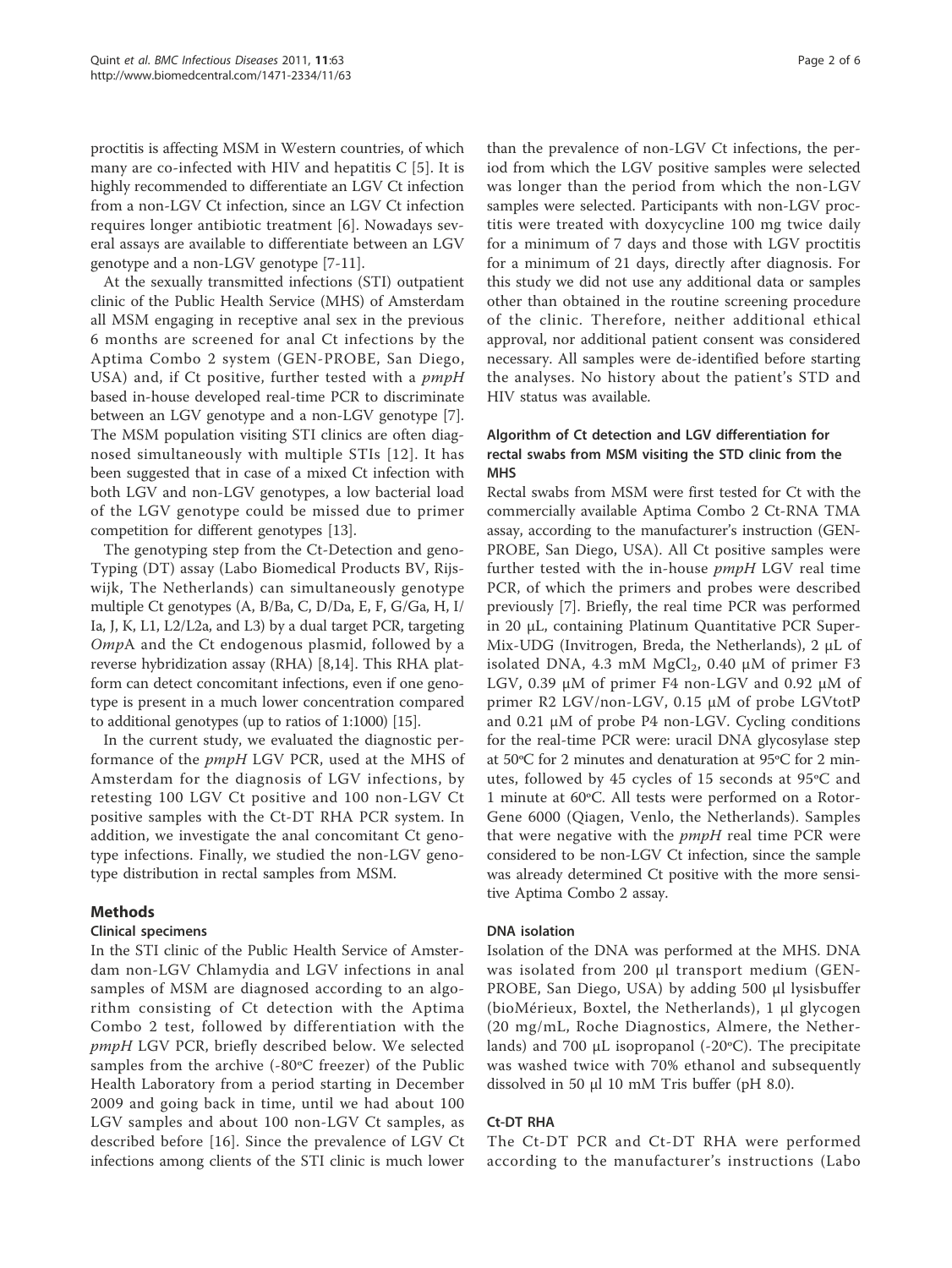Biomedical Products BV, Rijswijk, The Netherlands) and as described previously [8,17]. No Ct-DT detection with a Ct-DNA enzyme immunoassay was performed between the amplification and genotyping step, since all samples were already previously determined as Ct positive by the Aptima Combo 2 assay.

Ct-DT PCR: A 10 μl aliquot of extracted DNA was used for each PCR reaction. The Ct PCR primer set was used to amplify all known genotypes available in Gen-Bank http://www.ncbi.nlm.nih.gov/genbank. Briefly, this multiplex primer set amplifies a small fragment of 89 base pairs from the endogenous plasmid and a fragment of 160/157 base pairs from the Variable Region 2 of the ompA gene. The standard PCR program involves a 9-minute preheating step at 94ºC for AmpliTaq Gold activation, followed by 40 cycles of amplification (30 seconds at 94ºC, 45 seconds at 55ºC and 45 seconds at 72ºC) and a final 5-minute elongation at 72ºC.

Ct-DT Reverse Hybridization Assay (RHA): The Ct-DT RHA contained 19 probes for the endogenous plasmid, the Ct serogroups (B, C, and I) and the 14 genotypes (A, B/Ba, C, D/Da, E, F, G/Ga, H, I/Ia, J, K, L1, L2/L2a, and L3). Genovar L2b is detected as L2. The probe for the endogenous plasmid was added to increase sensitivity for Ct-detection, since genotyping on the plasmid is not possible. In short, 10 μl of the biotin-labeled PCR product was mixed with 10 μl of denaturation solution and incubated at 50°C for 1 hour, followed by several washing steps. All incubations and washing steps were performed automatically in an AutoLipa instrument (Tecan Austria GmbH, Salzburg, Austria).

#### Statistical analysis

The level of agreement between the pmpH LGV PCR and the Ct-DT RHA was determined using Cohen's Kappa for four categories. A two-tailed McNemar's test was performed to investigate differences between both assays. The level of statistical significance was set at p < 0.05. All statistical analyses were performed in SPSS version 17.0 (SPSS version 17.0; Gorinchem, the Netherlands). Serovar distribution analysis was performed in each group separately, since the LGV and non-LGV Ct infections were obtained consecutively during different time frames.

## Results

## Agreement between the Ct-DT RHA and the pmpH LGV PCR

An excellent agreement was observed between the Ct-DT RHA and the pmpH LGV PCR in differentiating between an LGV and a non-LGV Ct infection (Kappa value = 0.900, 95% CI = 0.845 - 0.955, McNemar's  $p =$ 1.000) (Table 1). 189/201 (94%) samples showed diagnostic concordance between the two assays, consisting of 91 LGV infections, 82 non-LGV infections, 4 mixed LGV/non-LGV infections and 12 non-typable infections (yet 6/12 of these non-typable samples were still Ct plasmid positive with the Ct-DT RHA). A total of 12 (6%) discordant samples were observed. The discordant samples between both assays consisted of 2 infections that were diagnosed as LGV with the pmpH LGV PCR, but determined as a mixed LGV/non-LGV infection with the Ct-DT RHA and also 2 infections were determined as LGV infection with the Ct-DT RHA, but diagnosed as mixed LGV/non-LGV infection with the pmpH LGV PCR. Four Ct infections diagnosed as non-typable with the  $pmpH$  LGV PCR, were determined as a non-LGV Ct infection with the Ct-DT RHA, and vice versa 4 samples were non-typable (3 Ct endogenous plasmid Ct positive and 1 Ct negative) with the Ct-DT RHA but diagnosed as non-LGV Ct infection with the pmpH LGV PCR. All 99 LGV infections were confirmed with the Ct-DT RHA and no additional LGV infections were observed in the non-LGV group.

## Ct genotype distribution

The Ct-DT RHA was used to investigate the genotype distribution among the 201 rectal samples. All 99 LGV Ct infections consisted of genotype L2. Six of these 99 patients had a co-infection with a non-LGV Ct strain: D/Da  $(n = 2)$ , E  $(n = 2)$ , G  $(n = 1)$  and J  $(n = 1)$ . Among the non-LGV Ct infections in MSM, genotype G/Ga (34.3%) was most prevalent, followed by genotype D/Da (22.5%) and genotype J (12.7%) (Table 2). One concomitant genotype infection was observed in the non-LGV group, containing the genotypes E&F. A trend toward significance was observed for concomitant infections with a LGV type compared to concomitant non-LGV genotype infections (6.1% vs. 1.0%, Fisher's exact  $p = 0.1244$ .

Table 1 Genovar differentiation results of the pmpH real time PCR and the Ct-DT RHA of 201 Aptima combo 2 C. trachomatis positive rectal swabs from men who have sex with men visiting the Amsterdam STI clinic between August 2008 and December 2009

|                  | pmpH LGV PCR |    |                                            |    |     |  |
|------------------|--------------|----|--------------------------------------------|----|-----|--|
| <b>Ct-DT RHA</b> |              |    | LGV Non-LGV LGV+non-LGV Non-typable* Total |    |     |  |
| IGV              | 91           |    |                                            | -  | 93  |  |
| Non-I GV         |              | 82 | $\overline{\phantom{a}}$                   | 4  | 86  |  |
| LGV+non-LGV 2    |              |    | 4                                          | -  | 6   |  |
| Non-typable* -   |              | 4  | $\overline{\phantom{a}}$                   | 12 | 16  |  |
| Total            | 93           | 86 | 6                                          | 16 | 201 |  |

Overall Kappa value =  $0.900$  (95% CI =  $0.845 - 0.955$ ), McNemar's p = 1.000. \* The Ct-DT RHA non-typable samples consist of 9 Ct endogenous plasmid positive samples and 7 Ct negative samples. All 16 non-typable samples with the pmpH LGV PCR showed a negative result.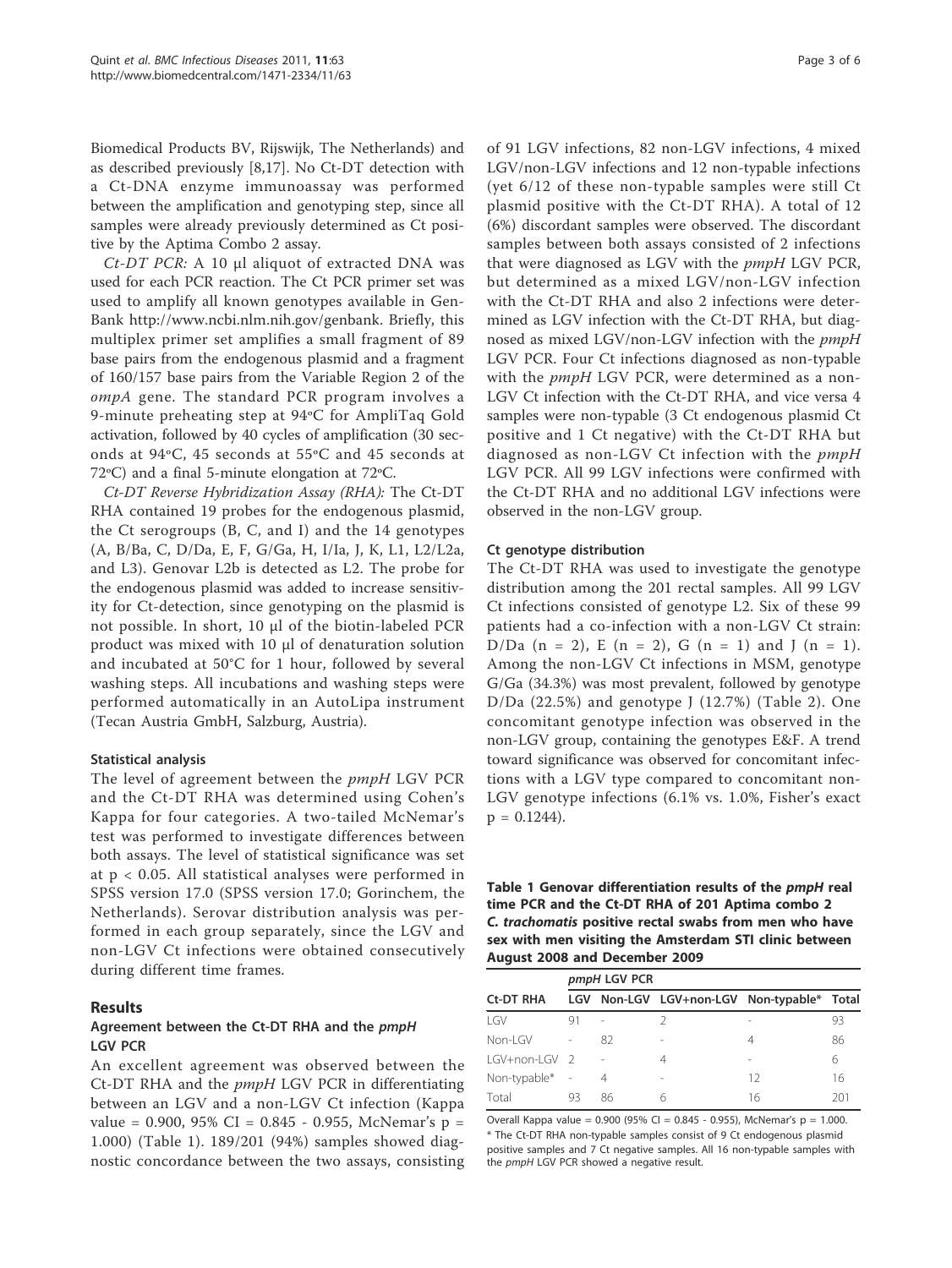Table 2 Genotype distribution of the 102 non-LGV positive rectal swabs from MSM visiting the Amsterdam STI clinic from August 2008 to December 2009

| <b>Diagnosis</b>        | non-LGV |      |
|-------------------------|---------|------|
|                         | N       | $\%$ |
| Single infections       |         |      |
| Genotype D/Da           | 23      | 22.5 |
| Genotype E              | 7       | 6.9  |
| Genotype F              | 5       | 4.9  |
| Genotype G/Ga           | 35      | 34.3 |
| Genotype J              | 14      | 13.7 |
| Genotype K              | 1       | 1.0  |
| Non-typable             | 16      | 15.7 |
| <b>Mixed infections</b> |         |      |
| Genotypes E&F           | 1       | 1.0  |
| Total                   | 102     | 100  |

The genotype distribution was determined with the Ct-DT RHA system.

#### **Discussion**

The Ct-DT RHA and the *pmpH* LGV PCR showed an excellent agreement in differentiating between an LGV and a non-LGV Ct infection. No additional LGV infections were observed with the Ct-DT RHA, indicating a good diagnostic performance of the pmpH LGV PCR for the detection of LGV infections. Still 2 concomitant non-LGV infections were missed with both assays among the LGV group. This discrepancy might be due to a lower bacterial load of the non-LGV Ct infection in the isolated DNA and/or primer competition during the PCR. However, this observation has no clinical relevance, since all patients received treatment for an LGV infection, which is more than sufficient for a non-LGV infection. It would be of more importance when concomitant LGV infections were missed, but fortunately this was not the case.

The current study showed that 1.0% of the Ct infections within the non-LGV group consisted of a concomitant non-LGV infection. This study also provides an estimate of the prevalence of non-LGV co-infections (6.1%) among MSM infected with LGV. The results of concomitant genotypes in both groups are comparable with previous studies of the urogenital tract in the general population, although the percentage in the non-LGV group seems slightly lower [18-22].

The Ct-DT RHA not only differentiates between an LGV and non-LGV Ct infection, but is also able to further differentiate between the 14 major Ct genotypes. The most frequently observed Ct genotypes were the genotypes G/Ga, D/Da and J in the non-LGV group. This distribution is similar to the distributions found in rectal samples from other MSM studies performed previously at different time periods (1987 to 2010) and different geographic locations (North America, Europe and Australia, Figure 1) [23-28]. Only one study (the Netherlands) showed discordant results, as genotype J was totally absent and a high number of genotype H was present [27]. In that study the RFLP technique was used to discriminate between the genotypes. As the RFLP patterns of genotype H and J are very similar, it is possible that in that study the J genotypes might have been mistaken for H genotypes.

The anal genotype distribution in MSM, dominated by types G, D and J, differs significantly from the distribution found in genital samples from the heterosexual population, where E, F, and D are the most frequently observed genotypes [14,29-31]. Apart from network associated factors, also tissue tropism could explain this difference in distribution, certainly since a recent study revealed an association between rectal tropism and polymorphisms of open reading frames within genotype G [32]. Also, on rectal swabs from heterosexual women an elevated prevalence of genotype G/Ga compared to urogenital samples was found, although this was not significant [33].

All LGV infections were caused by genotype L2. Previous sequencing identified the Ct genovariant L2b, which is a genovariant of genotype L2 [7]. This genotype is highly specific for LGV proctitis in the current epidemic among MSM, while during the 1980s-1990 s also genotype L1 was described among MSM [34].

#### Conclusion

The Ct-DT RHA and the pmpH LGV PCR had an excellent agreement in differentiating LGV from non-LGV Ct infections. Also, concomitant non-LGV genotypes do not lead to missed LGV proctitis diagnosis with the *pmpH* LGV PCR. The anogenital genotype G/ Ga, D/Da and J were the most frequent genotypes in rectal samples from MSM infected with a non-LGV strain. This genotype distribution differs from that of

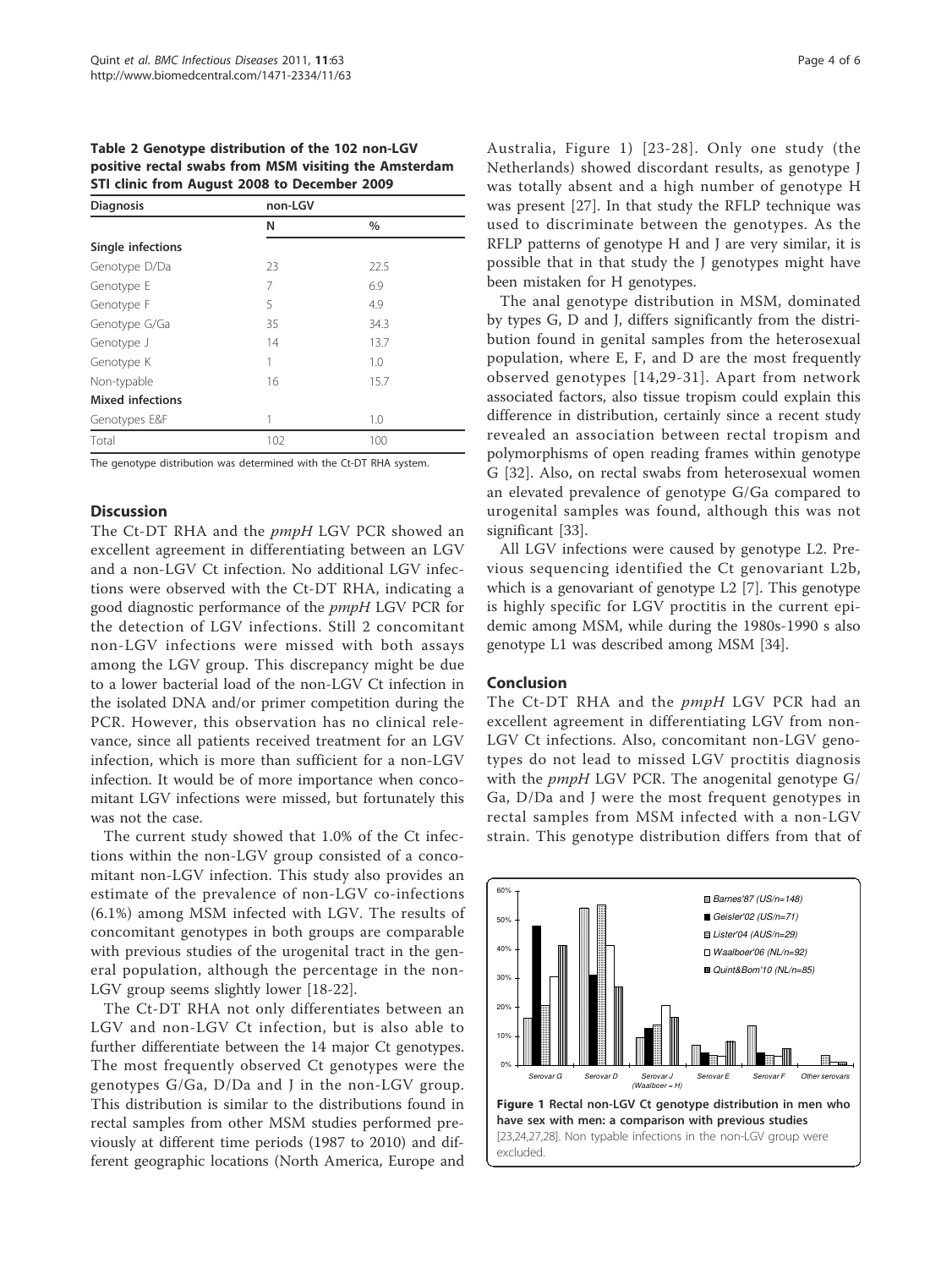urogenital samples in the general population. All LGV infections were caused by genotype L2, which is in line with previous observations among MSM.

#### Acknowledgements

We thank Dr. J. Lindeman for his contribution and delivery of the Ct-DT PCR and RHA system.

#### Author details

<sup>1</sup>DDL Diagnostic Laboratory, Voorburg, the Netherlands. <sup>2</sup>Department of Dermatology, Leiden University Medical Centre, Leiden, the Netherlands. <sup>3</sup>Public Health Laboratory, Cluster for Infectious Diseases, Public Health Service of Amsterdam (GGD Amsterdam), Amsterdam, The Netherlands. <sup>4</sup>Centre for Immunity and Infectious Diseases Amsterdam (CINIMA), Academic Medical Centre, University of Amsterdam, the Netherlands. <sup>5</sup>The Department of Pathology, Laboratory of Immunogenetics, VU University Medical Centre, Amsterdam, the Netherlands. <sup>6</sup>Department of Dermatology, Academic Medical Centre, University of Amsterdam, the Netherlands. <sup>7</sup>STI Outpatient Clinic, Cluster for Infectious Diseases, Public Health Service of Amsterdam (GGD Amsterdam), Amsterdam, the Netherlands.

#### Authors' contributions

KDQ and RJMB performed the DNA isolation, the Ct-DT RHA and the pmpH LGV PCR, managed the data and wrote the first draft of the manuscript. WGVQ and SMB both supervised the practical work and data management. MFSL validated the statistical analyses. SAM and HJCV advised and developed the concept and selected the samples. All authors contributed to subsequent versions of the manuscript and saw and approved the final version.

#### Conflicts of interests

The authors declare that they have no competing interests.

#### Received: 1 November 2010 Accepted: 14 March 2011 Published: 14 March 2011

#### References

- Kent CK, Chaw JK, Wong W, Liska S, Gibson S, Hubbard G, Klausner JD: Prevalence of rectal, urethral, and pharyngeal chlamydia and gonorrhea detected in 2 clinical settings among men who have sex with men: San Francisco, California, 2003. Clin Infect Dis 2005, 41:67-74.
- 2. Imai H, Nakao H, Shinohara H, Fujii Y, Tsukino H, Hamasuna R, Osada Y, Fukushima K, Inamori M, Ikenoue T, Katoh T: Population-based study of asymptomatic infection with Chlamydia trachomatis among female and male students. Int J STD AIDS 2010, 21:362-366.
- Fleming DT, Wasserheit JN: From epidemiological synergy to public health policy and practice: the contribution of other sexually transmitted diseases to sexual transmission of HIV infection. Sex Transm Infect 1999, 75:3-17.
- 4. Perine PL: Lymphogranuloma venereum. In Sexually transmitted diseases. 3 edition. Edited by: Holmes KK. New York: McGraw-Hill; 1999:423-432.
- Koedijk FD, de Boer IM, de Vries HJ, Thiesbrummel HF, van der Sande MA: An ongoing outbreak of lymphogranuloma venereum in the Netherlands, 2006-2007. Euro Surveill 2007, 12:E070419 070412.
- 6. de Vries HJ, Smelov V, Middelburg JG, Pleijster J, Speksnijder AG, Morre SA: Delayed microbial cure of lymphogranuloma venereum proctitis with doxycycline treatment. Clin Infect Dis 2009, 48:e53-56.
- 7. Quint KD, Bom RJ, Bruisten SM, van Doorn LJ, Nassir Hajipour N, Melchers WJ, de Vries HJ, Morre SA, Quint WG: Comparison of three genotyping methods to identify Chlamydia trachomatis genotypes in positive men and women. Mol Cell Probes 2010, 24:266-270.
- Quint K, Porras C, Safaeian M, Gonzalez P, Hildesheim A, Quint W, van Doorn LJ, Silva S, Melchers W, Schiffman M, et al: Evaluation of a novel PCR-based assay for detection and identification of Chlamydia trachomatis serovars in cervical specimens. J Clin Microbiol 2007, 45:3986-3991.
- 9. Chen CY, Chi KH, Alexander S, Ison CA, Ballard RC: A real-time quadriplex PCR assay for the diagnosis of rectal lymphogranuloma venereum and

non-lymphogranuloma venereum Chlamydia trachomatis infections. Sex Transm Infect 2008, 84:273-276.

- 10. Cai L, Kong F, Toi C, van Hal S, Gilbert GL: Differentiation of Chlamydia trachomatis lymphogranuloma venereum-related serovars from other serovars using multiplex allele-specific polymerase chain reaction and high-resolution melting analysis. Int J STD AIDS 2010, 21:101-104.
- 11. Goldenberger D, Dutly F, Gebhardt M: Analysis of 721 Chlamydia trachomatis-positive urogenital specimens from men and women using lymphogranuloma venereum L2-specific real-time PCR assay. Euro Surveill 2006, 11:E061018 061014.
- 12. de Vries HJ, van der Bij AK, Fennema JS, Smit C, de Wolf F, Prins M, Coutinho RA, Morre SA: Lymphogranuloma venereum proctitis in men who have sex with men is associated with anal enema use and high-risk behavior. Sex Transm Dis 2008, 35:203-208.
- 13. Morre SA, Ouburg S, van Agtmael MA, de Vries HJ: Lymphogranuloma venereum diagnostics: from culture to real-time quadriplex polymerase chain reaction. Sex Transm Infect 2008, 84:252-253.
- 14. Quint KD, van Doorn LJ, Kleter B, de Koning MN, van den Munckhof HA, Morre SA, ter Harmsel B, Weiderpass E, Harbers G, Melchers WJ, Quint WG: A highly sensitive, multiplex broad-spectrum PCR-DNA-enzyme immunoassay and reverse hybridization assay for rapid detection and identification of Chlamydia trachomatis serovars. J Mol Diagn 2007, 9:631-638.
- 15. van Doorn LJ, Molijn A, Kleter B, Quint W, Colau B: Highly effective detection of human papillomavirus 16 and 18 DNA by a testing algorithm combining broad-spectrum and type-specific PCR. J Clin Microbiol 2006, 44:3292-3298.
- 16. de Vries HJ, Smelov V, Ouburg S, Pleijster J, Geskus RB, Speksnijder AG, Fennema JS, Morre SA: Anal Lymphogranuloma Venereum Infection Screening With IgA Anti-Chlamydia trachomatis-Specific Major Outer Membrane Protein Serology. Sex Transm Dis 2010.
- 17. Quint KD, de Koning MN, Geraets DT, Quint WG, Pirog EC: Comprehensive analysis of Human Papillomavirus and Chlamydia trachomatis in in-situ and invasive cervical adenocarcinoma. Gynecol Oncol 2009, 114:390-394.
- 18. Morre SA, Rozendaal L, van Valkengoed IG, Boeke AJ, van Voorst Vader PC, Schirm J, de Blok S, van Den Hoek JA, van Doornum GJ, Meijer CJ, van Den Brule AJ: Urogenital Chlamydia trachomatis serovars in men and women with a symptomatic or asymptomatic infection: an association with clinical manifestations? J Clin Microbiol 2000, 38:2292-2296.
- 19. Dean D, Oudens E, Bolan G, Padian N, Schachter J: Major outer membrane protein variants of Chlamydia trachomatis are associated with severe upper genital tract infections and histopathology in San Francisco. J Infect Dis 1995, 172:1013-1022.
- 20. Yang CL, Maclean I, Brunham RC: DNA sequence polymorphism of the Chlamydia trachomatis omp1 gene. J Infect Dis 1993, 168:1225-1230.
- 21. Batteiger BE, Lennington W, Newhall WJ, Katz BP, Morrison HT, Jones RB: Correlation of infecting serovar and local inflammation in genital chlamydial infections. J Infect Dis 1989, 160:332-336.
- 22. Brunham RC, Kimani J, Bwayo J, Maitha G, Maclean I, Yang C, Shen C, Roman S, Nagelkerke NJ, Cheang M, Plummer FA: The epidemiology of Chlamydia trachomatis within a sexually transmitted diseases core group. *J Infect Dis* 1996, 173:950-956.
- Barnes RC, Rompalo AM, Stamm WE: Comparison of Chlamydia trachomatis serovars causing rectal and cervical infections. J Infect Dis 1987, 156:953-958.
- 24. Geisler WM, Whittington WL, Suchland RJ, Stamm WE: Epidemiology of anorectal chlamydial and gonococcal infections among men having sex with men in Seattle: utilizing serovar and auxotype strain typing. Sex Transm Dis 2002, 29:189-195.
- 25. Stevens MP, Twin J, Fairley CK, Donovan B, Tan SE, Yu J, Garland SM, Tabrizi SN: Development and evaluation of an ompA quantitative realtime PCR assay for Chlamydia trachomatis serovar determination. J Clin Microbiol 2010, 48:2060-2065.
- 26. Klint M, Lofdahl M, Ek C, Airell A, Berglund T, Herrmann B: Lymphogranuloma venereum prevalence in Sweden among men who have sex with men and characterization of Chlamydia trachomatis ompA genotypes. J Clin Microbiol 2006, 44:4066-4071.
- 27. Waalboer R, van der Snoek EM, van der Meijden WI, Mulder PG, Ossewaarde JM: Analysis of rectal Chlamydia trachomatis serovar distribution including L2 (lymphogranuloma venereum) at the Erasmus MC STI clinic, Rotterdam. Sex Transm Infect 2006, 82:207-211.